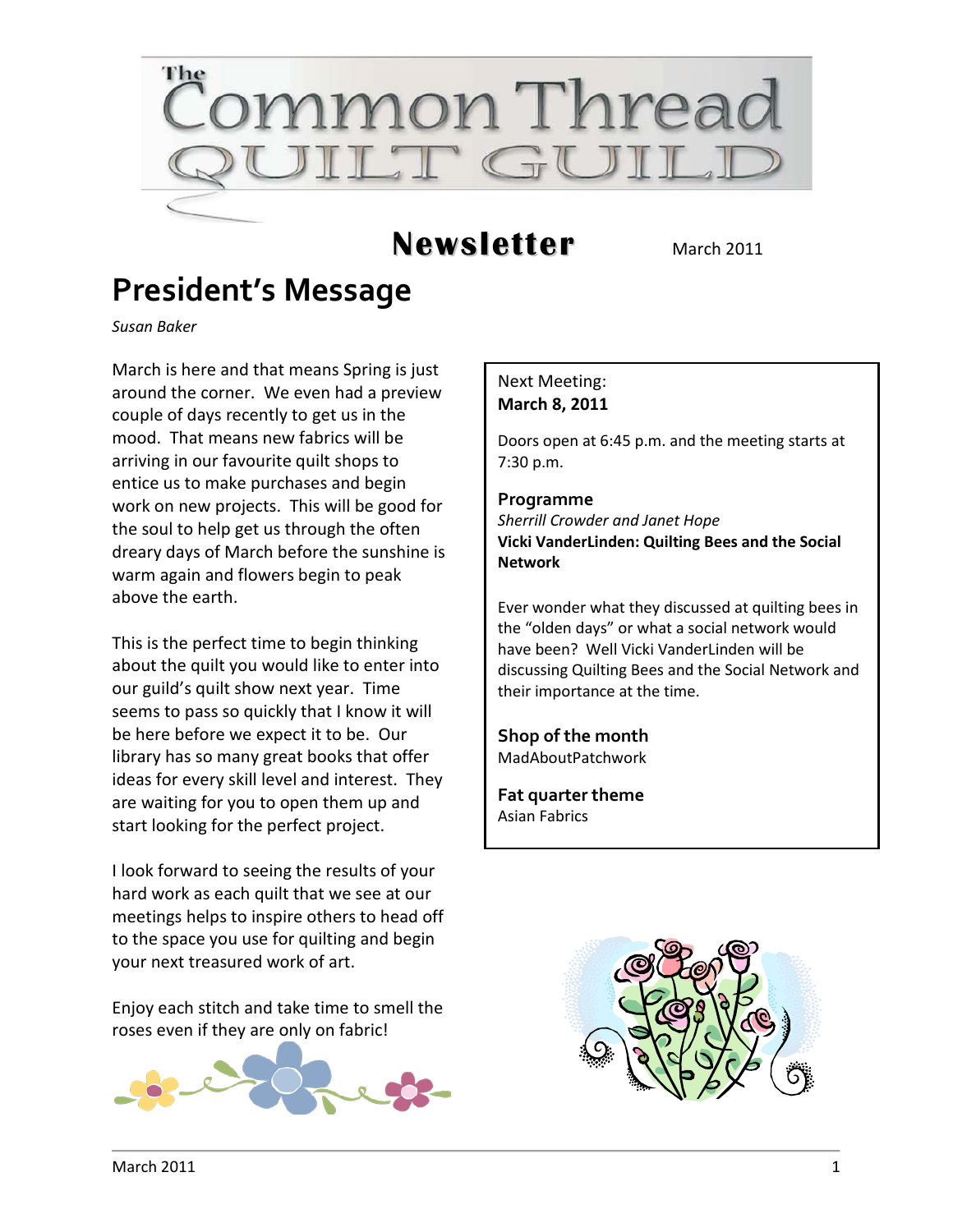| <b>Executive Team</b><br><b>President</b>                                                         | Susan Baker                                                |  |
|---------------------------------------------------------------------------------------------------|------------------------------------------------------------|--|
| Vice-President Vacant                                                                             |                                                            |  |
| Past-President Linda Won                                                                          |                                                            |  |
| <b>Treasurer</b>                                                                                  | <b>Catherine Parkinson</b>                                 |  |
| <b>Secretary</b>                                                                                  | Susan Kirkham                                              |  |
| Program                                                                                           | <b>Sherrill Crowder</b><br>Janet Hope                      |  |
| <b>Workshops</b>                                                                                  | <b>Sylvie Proulx</b>                                       |  |
| Library                                                                                           | Del Jazey                                                  |  |
| <b>Membership</b><br><b>Retreats</b>                                                              | <b>Nancy Francis</b><br>Rachel Mathews<br><b>Barb Till</b> |  |
| <b>Newsletter</b>                                                                                 | <b>Andree Faubert</b>                                      |  |
| <b>Challenge</b>                                                                                  | Johanna L. MacDougall<br><b>Nancy Stass</b>                |  |
| <b>Web Master</b>                                                                                 | <b>Christine Scharf</b>                                    |  |
| Community<br><b>Projects</b>                                                                      | Victoria VanderLinden                                      |  |
| <b>Fat Quarter</b><br><b>Club</b>                                                                 | <b>Cathy Newman</b>                                        |  |
| <b>CTQG Mailing Address:</b><br>P.O. Box 62022<br><b>RPO Convent Glenn</b><br>Orleans, ON K1C 7H8 |                                                            |  |

To reach members of the executive, write to [info@commonthread.on.ca](mailto:info@commonthread.on.ca)

## Library

*Del Jazey*

Have a look at the revised list of books and magazines on our Internet site, and then come to the meeting early to pick them up!

#### <u> 1989 - Johann Stoff, Amerikaansk politiker (f. 1989)</u>

## **In this issue**

| President's Message       |   |
|---------------------------|---|
| Library                   | 2 |
| Membership                | 2 |
| Calendar 2011             | ς |
| <b>Quilt Musing</b>       | 4 |
| <b>Community Projects</b> | 5 |
| In Other News             | 6 |
| <b>Fat Quarter Club</b>   |   |
| Newsletter                |   |
| <b>Workshops</b>          | 8 |
| <b>Message Board</b>      | 8 |
| <b>Upcoming Events</b>    | 8 |
|                           |   |

<u> 1989 - Johann Stoff, Amerikaansk politik († 1958)</u>

# Membership

*Nancy Francis and Rachel Mathews*

Guests are welcome to attend guild meetings. Guest fees for 2010-2011 are \$5.00.



Thank you to Dawn for the clip art. [http://dlstewart.com/clipart.htm](http://dlstewart.com/clipart.com)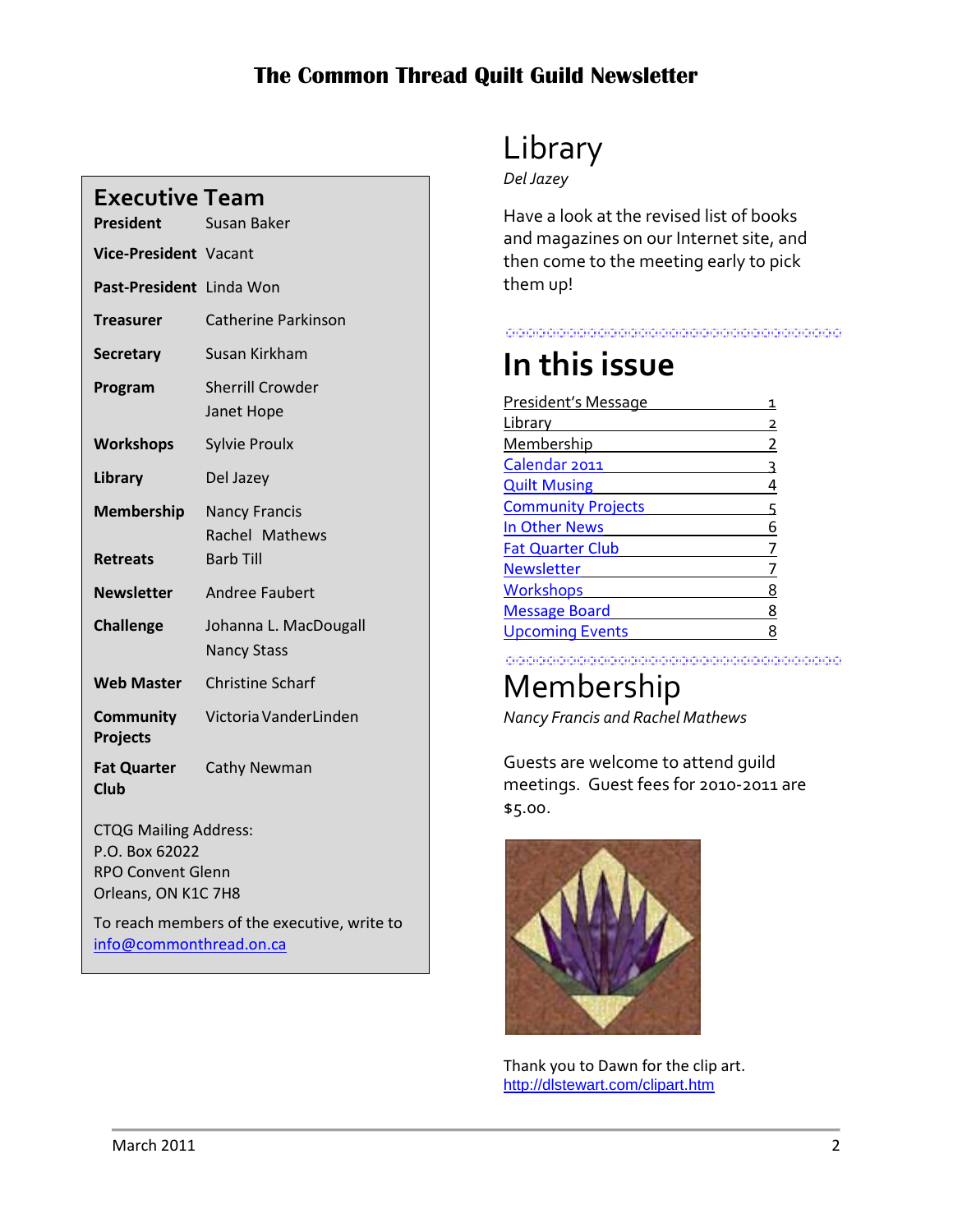<span id="page-2-0"></span>

| Upcoming - Calendar of Events for 2011 |                                       |                                                                     |  |
|----------------------------------------|---------------------------------------|---------------------------------------------------------------------|--|
| Date                                   | Event                                 | Details                                                             |  |
| March 8, 2011                          | Regular meeting                       | Program: Vicki VanderLinden<br>Shop of the month: MadAboutPatchwork |  |
|                                        |                                       | Fat quarter theme: Asian Fabrics                                    |  |
| March 25-27, 2011                      | Retreat – In-town                     |                                                                     |  |
| April 2, 2011                          | <b>Workshop: Celtic Table Runner</b>  | Instructor: Vicky VanderLinden                                      |  |
|                                        |                                       | Location: Roy Hobbs                                                 |  |
| April 12, 2011                         | Regular meeting                       | Program: Ruth Liscumb                                               |  |
|                                        | Challenge Quilts due in by 9 pm       | Shop of the month: The Country Quilter                              |  |
|                                        | sharp                                 | Fat quarter theme: Polka dots                                       |  |
| April 30, 2011                         | <b>Workshop: Organize your Scraps</b> | Instructor: Michèle Gagné                                           |  |
|                                        |                                       | Location: Roy Hobbs                                                 |  |
| May 10, 2011                           | Regular meeting                       | Program: Spring Social                                              |  |
|                                        | Voting on the Challenge quilts        | Shop of the month: Heirloom Quilts                                  |  |
|                                        | submitted at the April meeting        | Fat quarter theme: Florals                                          |  |
| June 14, 2011                          | Regular meeting                       | Program: Dominique Ehrmann                                          |  |
|                                        |                                       | Shop of the month: Aunt Beth                                        |  |
|                                        |                                       | Fat quarter theme: Children's fabrics                               |  |



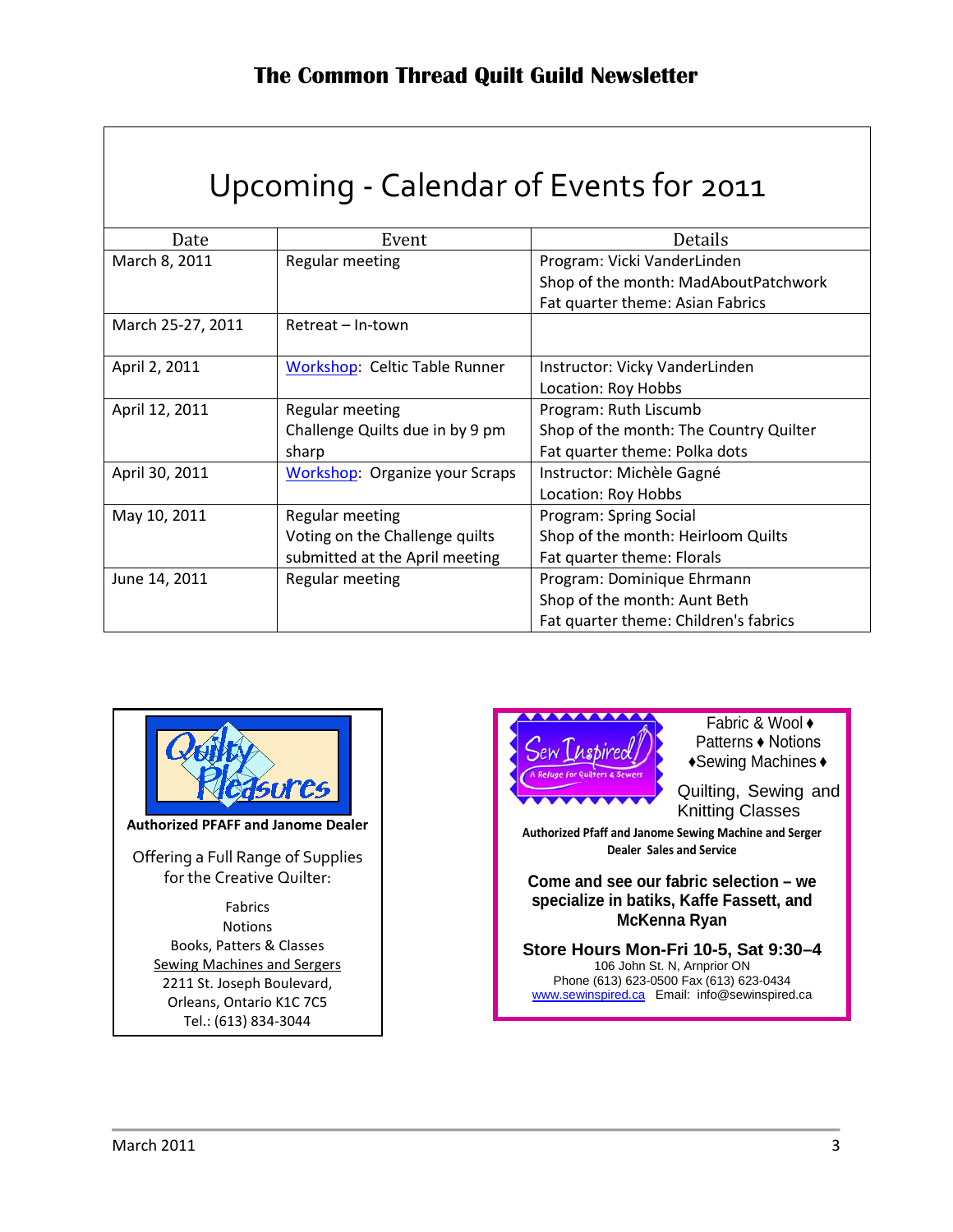# <span id="page-3-0"></span>Quilt Musing for March 2011

#### *Jane Maddin*

In my basement, on a homemade bookcase (half of which I promised to my hubby when I finished assembling the bookcase which we BOLTED it to the studs in the wall; it was not my most solid carpentry work!) I keep my Quilting magazines. I'm not so organized that they are in order by date, but they are in those little magazine boxes by title and the titles are written on the boxes, so you can read them as you walk by.

I'm a fan of those little post it note flags - if I see a pattern I like, I take a little flag and pop it in the magazine to mark the page. When you go by my little boxes, you can see the little flags, where I have just loved a pattern, and thought of someone who would love the quilt (I write their name on the flag).

Quilting magazines - don't you love them? I do. When I was working full time I would buy them without looking at them in the store. I would anticipate sitting at the kitchen table with my cup of coffee, the chore of shopping done, leafing through them and dreaming of quilting.

I went to a quilt retreat this fall past. I've mentioned it before. It was my first one (other than amazing mini-retreats) and when we got there we were all given a ticket for a door prize. Over the course of the weekend, an announcement would be made that a door prize was going to be drawn, and we would all madly hunt for our tickets and some lucky few ladies would race off to get their prizes. Unbeknownst to us at the beginning, there was a door prize for each of us. The door prizes were wonderful; a re-useable bag filled with a book, some fat quarters AND TWO quilt magazines.

I received mine at the same time as the lady who sat beside me in the mystery quilt class. (We both did mystery quilts and I think I'll make that a topic for another day. Who thought of

those and where do we get the bravery to do one??!)

She observed, when we got back to our tables and unpacked our bags, that we quilters can't resist looking through those magazines - from cover to cover. And I think she is right. As soon as we have the leisure to do so, we race through them, looking at all the pictures and exclaiming at the colours and patterns we love and wondering why ANYONE would ever put THOSE colours together in the quilts that we don't love. Or how the heck anyone thought of, or executed THAT pattern! Later we will sit and read the articles, look at the hints (Oh, I LOVE those hints too! What great people we are to think up those great ideas!)(And we are so wonderful about sharing ideas too!) and pick out the patterns that we might make, and look at the ones we know we will NEVER do.

Now that I am retired, I don't buy quilt magazines without looking through them first. If I don't find something that I think I might like to do, I don't buy them - the budget just won't take that kind of abuse any more! (I also do find that if I leaf through them before I buy them, I am less likely to end up with more than one copy of the same magazine. Apparently all those covers look different to me under different light!? I don't know. But I do know that I used to discover that I had an unexpected 'gift' for a quilting friend once in awhile!)

Now a magazine is a real treat. The perfect reward for doing those chores I don't want to do, or for doing my exercises for a whole month! And all those magazines that I bought in the past are worth another look too. If I can't remember the covers, I certainly can't remember all the patterns inside. Magazines are a source of inspiration for me! I hope you are inspired, whatever your spark is! Happy Quilting!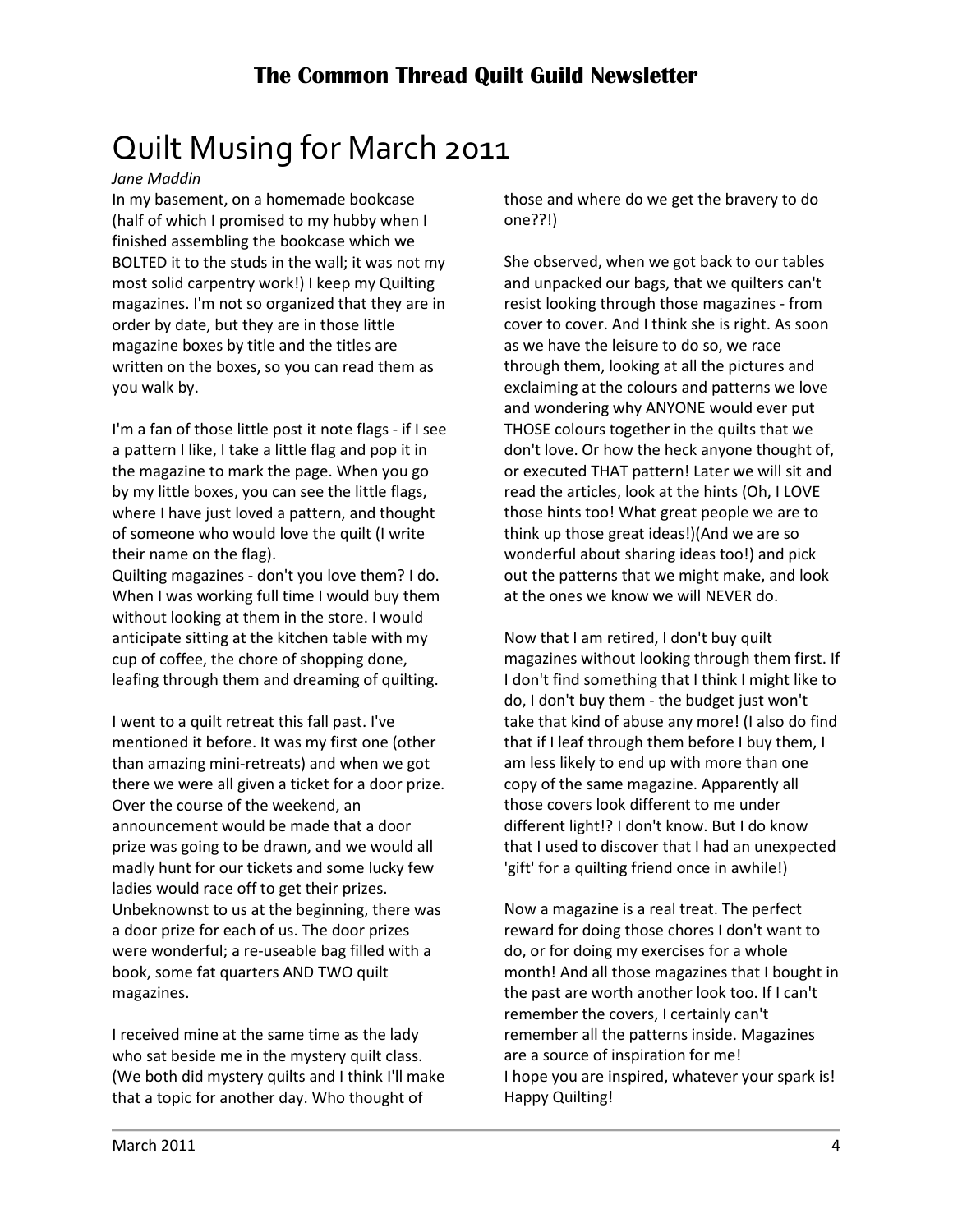

# <span id="page-4-0"></span>Community Projects

*Victoria VanderLinden* Committee: Barb Donaldson, Catherine Senecal and Victoria VanderLinden

### **How does the committee work**? You

can sign out a bag of donated fabric to sew into a top or finished quilt; or sign out a quilt top to be quilted; or donate a quilt; or donate fabric and batting-come see us for details. Remember: we will pay for the batting if you quilt a quilt for us. Or contact us ahead of the meeting and we will bring a batt cut to the size of the quilt you have made.

1) The Common Thread Quilt Guild collects monthly donations of **Cuddle Quilts** for use at the **General Campus** of the Ottawa Hospital. **73 were delivered in December**.

We have received a thank-you letter from Janet Brintnell, Clinical Manager of the Neonatal Intensive Care Unit, which states, **"Your quilts are remarkable and make such a difference in the spirits and well-being of families who have infants in the NICU. We are so grateful for your compassion and generosity."** Visit the Community Projects table if you would like to read the rest.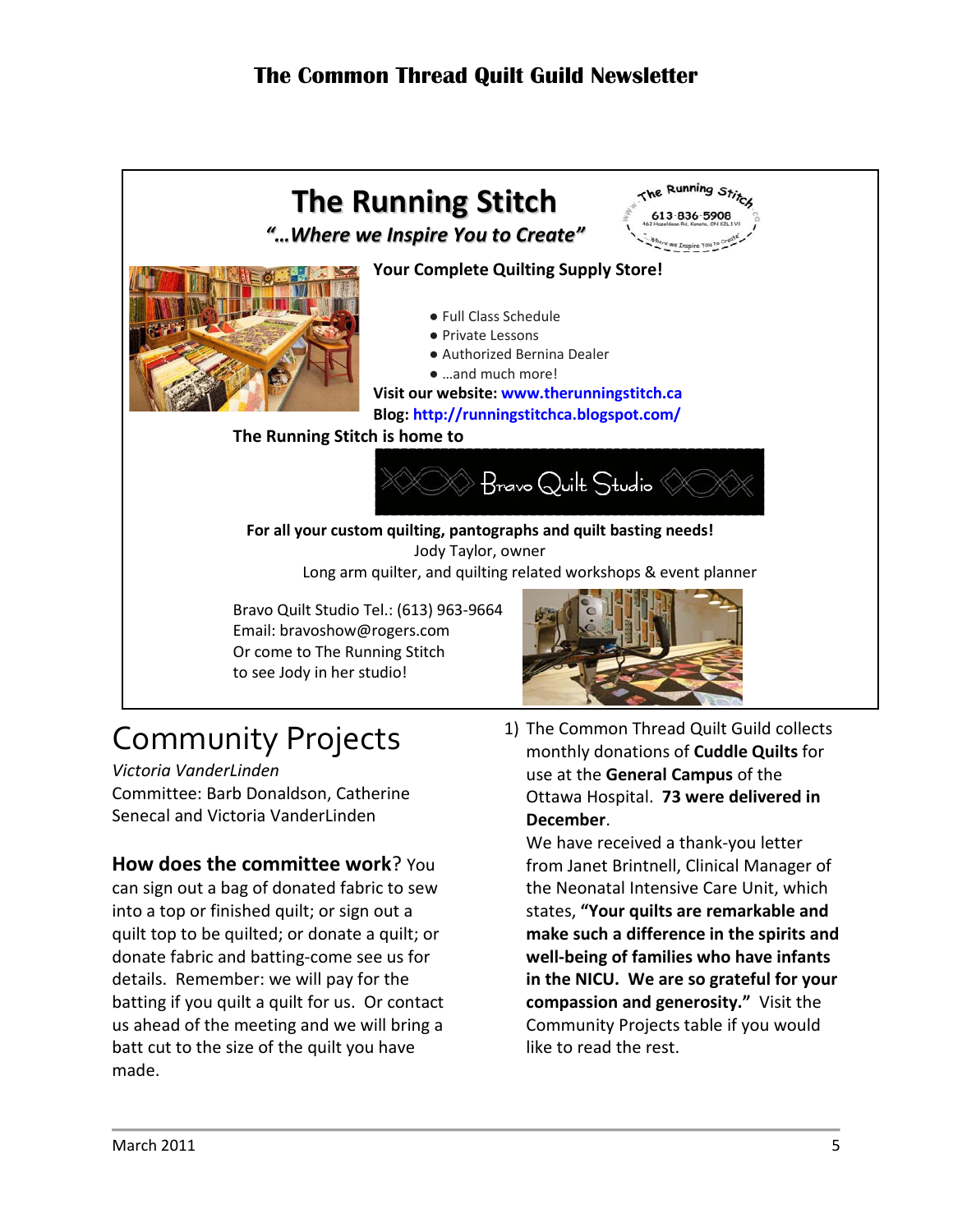

Open Monday to Thursday 10 to 5:30  $\cdot$  Saturday 10 to 5 Friday 10 to 5 (except July & August)

**SIZE MATTERS: Check out the size requirements: for optimum utility, please make your Cuddle Quilts 18" x 24", or make them 22" square. Our battings and backings are cut 24"x 24" to finish 22" square.**

- **2)** We support the Violence Against Women program with child/teen/adult themed Comfort Quilts (40" x 60"). **The next delivery will be in April. They can use both child quilts and adult quilts.**
- 3) We support the St. Mary's Community Outreach Centre with baby/child themed quilts (anything from 30" x 40" to 40" x 60"). The young mothers benefit from counseling and instruction.
- **4) CHEO Children's Oncology** -We have committed to supply 50-60 child (anything from 30" x 40" to 40" x 60") and 20 teenage (40" x 60") quilts for the CHEO Children's Oncology unit. **Thanks to your generosity, we need only 28 more child sized quilts to deliver in June. If you have signed out a child quilt kit, please return it finished by May. If you intend to return it as a sewn top, please return it by April so that the quilting can be completed by another guild member!**

### <span id="page-5-0"></span>in die begin die der der begin die begin die begin die begin die begin die begin die begin die begin die begin In Other News

- 1) We have donated Cuddle Quilts to the at-risk babies at the General Hospital since October 1977. **The number that they need there has grown from year to year until it now averages 430.** In 2008- 2009, we provided 428. In 2009-2010, we provided 476. This season, they tell us that their numbers are down so far, but so are the numbers of Cuddle Quilts which we have received. Visit our table for batting and backing, or drop off your own 22" square creations. We can provide labels for you to sew on at the meeting. **They have a good supply of Easter and Christmas themed quilts in stock, so don't make them any this year!**
- 2) We have received a thank-you letter from Candy Gaudet, Manager of Support Services at The Shepherds of Good Hope. It reads in part, "Thank you ..so much for all your hard work. They [the aprons] really are very special. I will think of the 'Guild' every time I see volunteers wearing them. Thank you again for your thoughtfulness."
- 3) One of our members, Lark Hewer, returned her signed out bag of fabric made into such a special quilt that it was taken out of the donation stream and is being offered during the live auction at the Eastern Ottawa Resource Centre's fundraising gala on March 5 at the Meadows Golf and Country Club. EORS raises \$60,000.00 for their unfunded programs at this major event, and our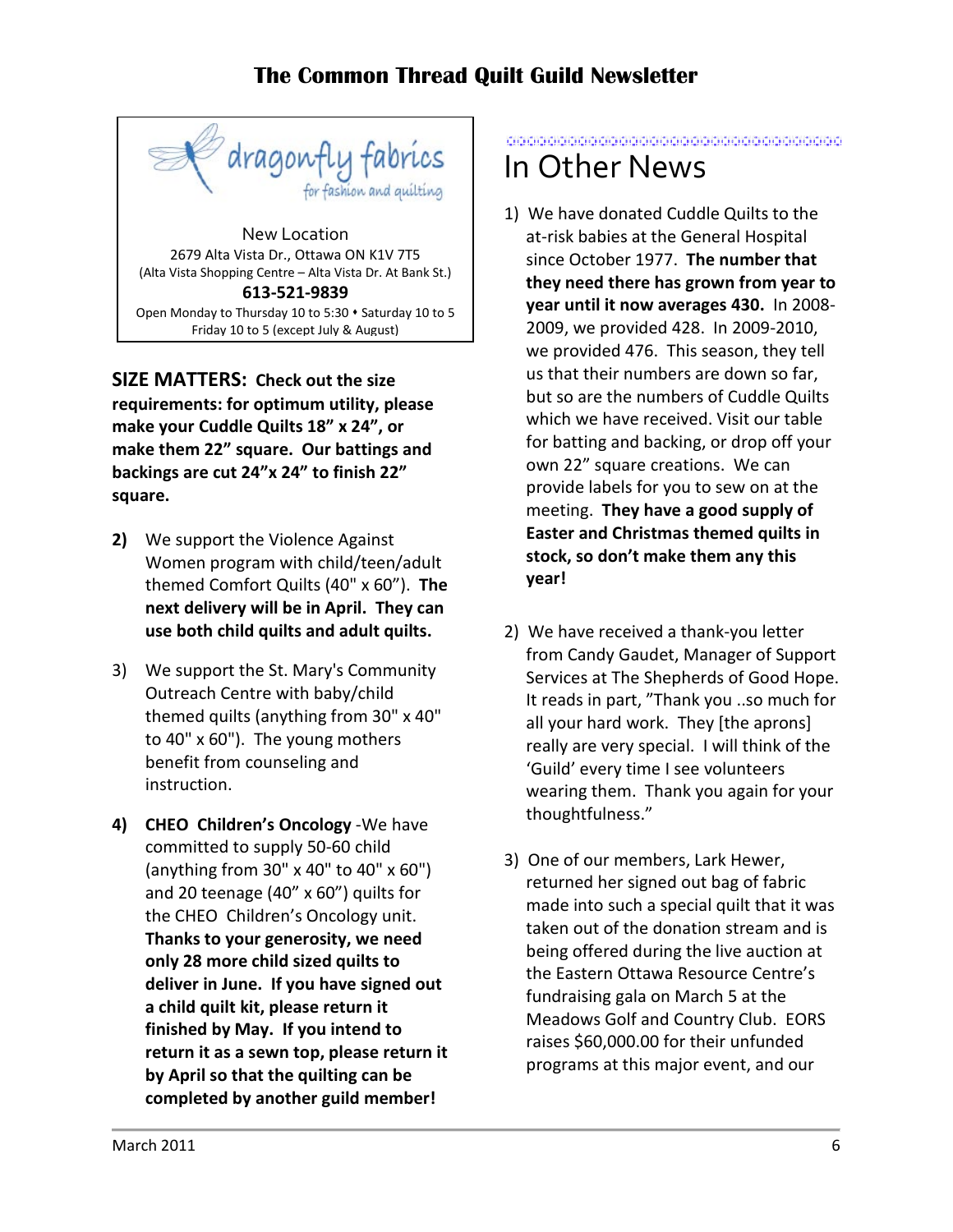Guild is proud to be able to help. Thank you, Lark!

4) The General Neonatal Unit has expressed a need for replacements for the shades on their Light Therapy machines. They are not quilts or quilted and can be patterned by the existing ones. If you or your group is up for a challenge, contact Maria Fleming through the Community Projects table.

#### 

## <span id="page-6-0"></span>Fat Quarter Club

#### *Cathy Newman*

Each month, a member or guest of the Guild may bring a fat quarter (or more than one) to the table and have the chance to win them all! At the end of the year, at the June meeting, you may bring a finished quilt (lap size) and have the chance to win a gift certificate of \$25.

in din dia kaominina mpakambana ny kaominina mpakambana amin'ny fivondronan-kaominina mpakambana ny kaominina<br>I Paolina ny kaodim-paositra 2008–2014. Ilay kaominina dia kaominina mpikambana amin'ny fivondronan-kaominin'i<br>I

## <span id="page-6-1"></span>Newsletter

*Andree Faubert*

I am totally overwhelmed by the internet when it comes to quilting. There is just so much out there! If anyone has any cool websites or blogs to share, please let me know and I can post the links in the next newsletter.

The deadline for the April newsletter is Monday, March  $21<sup>st</sup>$ , 2011.

Quilting is my passion...chocolate comes in a close second.



## **Karine's Quilting Touch**

Quilt making services

#### **Karine Chapleau**

[kchapleau@rogers.com](mailto:kchapleau@rogers.com) (613) 824-9598

#### **Appointment required!**

Services guaranteed Pick-up and delivery service available Bilingual service available

- Special occasion coming up? Why not have a memory quilt made? Let me quilt it for you!
- Do you have that quilt top that just needs quilting? Let me help you. Give me a call.
- Get your quilt back within a month!

**Upon presentation of this ad and your guild membership card, you will receive 10% off any quilting services.**

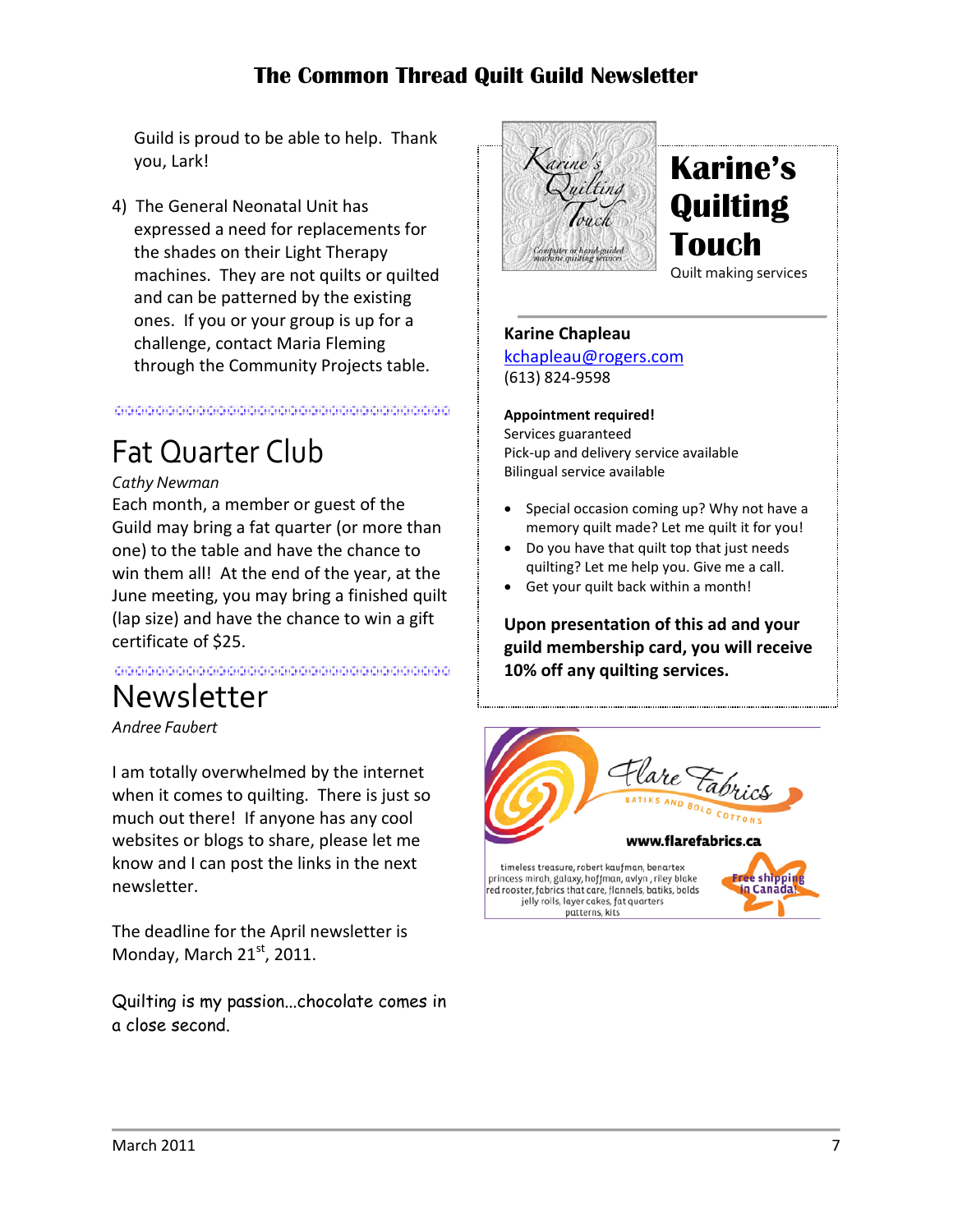## <span id="page-7-0"></span>Workshops

*From the Workshop Coordinator: Sylvie Proulx*

At the present time, all of our workshops will take place at the Roy Hobbs Community Centre, in the upstairs hall. It's located on Champlain Street, across Place d'Orleans.

**A reminder - Changes**: We will now need a minimum of 6 registered quilters to run a workshop or else it gets cancelled. You may want to invite/bring a quilting friend. Our workshop fees are \$35 for CTQG members and, \$40 for non-members.

Here's the calendar of workshops for the rest of the year:

- **April 2**, Celtic Table Runner
- **April 30**, Organize your Scraps

#### Happy Learning!

<u> 1988 - 1988 - 1988 - 1989 - 1989 - 1989 - 1989 - 1989 - 1989 - 1989 - 1989 - 1989 - 1989 - 1989 - 1989 - 198</u>

## <span id="page-7-1"></span>Message Board

#### **Sewing Machine Wanted**

Looking for a sewing machine. Please contact Anne-Louise at [masekm@rogers.com](mailto:masekm@rogers.com)

#### **Magazine Wanted**

Looking for a copy of The Quilter Magazine, November 2001 issue. Please contact Anne-Louise at [masekm@rogers.com](mailto:masekm@rogers.com)

(Sorry – I had the wrong email address in the February Newsletter. Andree)





Frances O'Neill Ouilter

Fran's Quilting Services Workshops, Commissions, Private Instructions, Patterns

#### BY APPOINTMENT ONLY

60 Sparrow Way Ottawa, Ontario CANADA K1V 9H5

Tel: (613) 733-7865 E-mail: franquilts@rogers.com Website: www.fransquilting.com

<span id="page-7-2"></span>

# UpcomingEvents

### **The Ottawa Guild of Lacemakers 23rd Annual Ottawa Lace Day** Sunday, **March 27th 2011**

R.A. Center, Clark Room, 2451 Riverside Drive **Ottawa** 

Noon to 4 pm \$3.00 Adults, Children under 12, Free ❁❁❁❁❁❁❁❁❁❁❁❁❁

Exhibition of lace work Exhibition of challenge: feathers Special exhibition: tea cloths Identification of heirloom or antique lace Demonstration of techniques of bobbin lacemaking Opportunity to try the art of bobbin lacemaking (for children and adults) Merchandise available for sale for bobbin lace, tatting, needle lace For further information, contact G. Thibeault [g.thibeault@rogers.com](http://ca.mc656.mail.yahoo.com/mc/compose?to=g.thibeault@rogers.com)